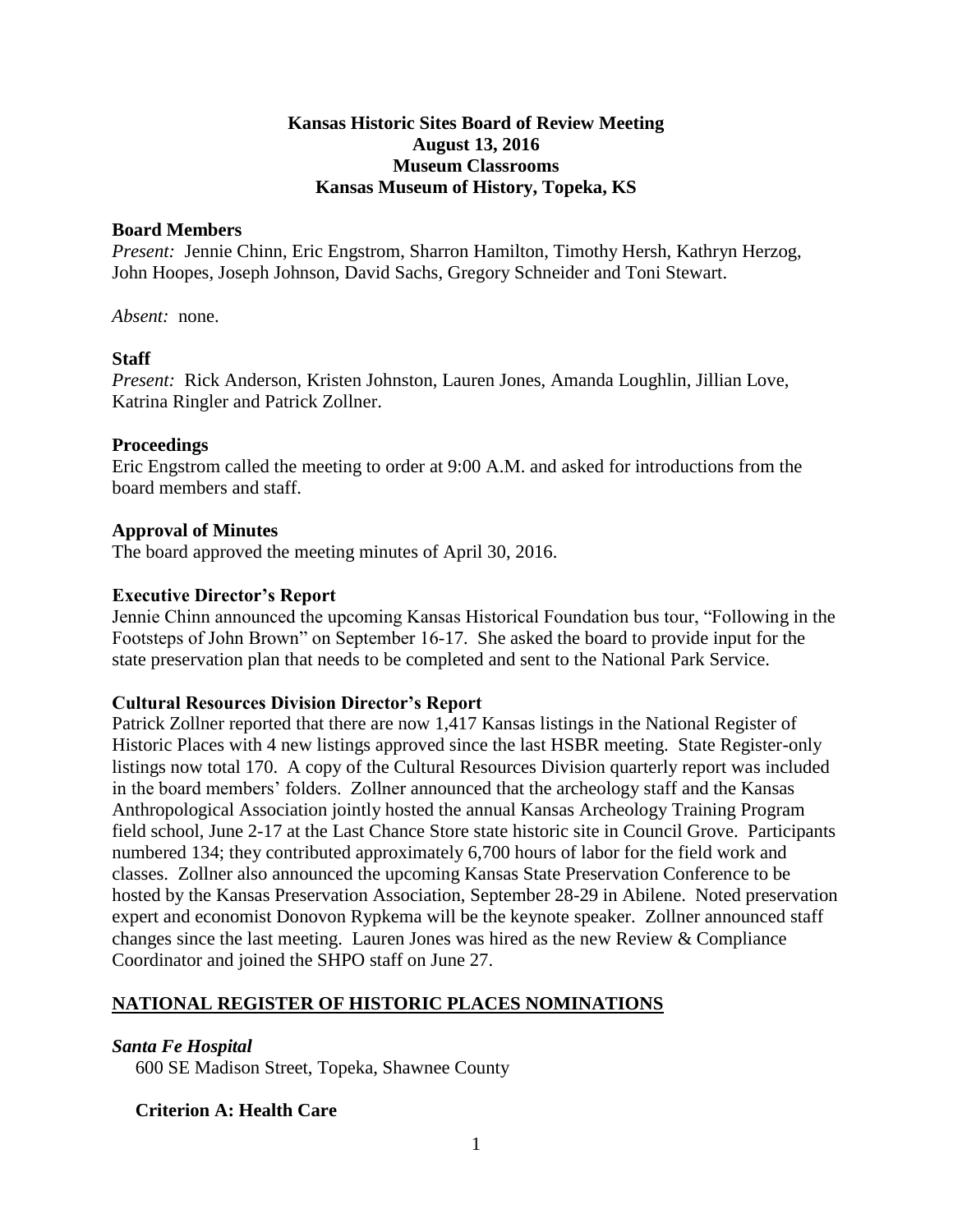# **Period of Significance: 1930-1966 Level of Significance: Statewide Resource Count:** 1 contributing building

The Santa Fe Hospital Association, founded in 1884, built the existing hospital in 1930 to replace a former hospital at this location. The largest of the railroad's hospitals, the Topeka hospital not only provided patient care but also served as home to Santa Fe's Hospital Association, the railroad's chief surgeon, and the medical dispensary. The hospital signifies Santa Fe's commitment to the capital city and is a physical reflection of the shared history of Topeka and Santa Fe as the railroad and city grew. The building's period of significance spans from the building's construction in 1930 to 1966, reflecting the date of federal legislation creating Medicare and the hospital opening its doors to the public. Renamed Memorial Hospital in 1972 the hospital closed in 1989 after filing for bankruptcy, the last of Santa Fe's seven hospitals to do so.

SHPO Note: This building was listed in the Register of Historic Kansas Places on April 30, 2016. The owners want to pursue National Register listing, so they submitted a Federal Rehabilitation Tax Credit Part 1 (Evaluation of Significance). On May 9, 2016, the National Park Service (NPS) approved the Part 1 for this property, stating the hospital "appears to meet the National Register Criteria for Evaluation…."

Presented by: Brenda Spencer

*Discussion:* Eric Engstrom asked how many apartments were currently in the building, to which Spencer replied 91 or 95; her client is going to convert the east wing, which will add an additional 24 apartments. David Sachs remarked that he was happy that this nomination has come back before the board for consideration, to which Spencer responded that the timing was off. Staff had not received the National Park Service response to the Part 1 submittal at the April HSBR meeting and the owners needed to proceed. The plan was that, worst case scenario, they would be able to use state tax credits to complete the rehabilitation work.

*Public Discussion:* Helen Stucky Weaver spoke in favor of the nomination.

Motion to approve: David Sachs Second: Joseph Johnson 9 votes yes,  $\overline{1}$  abstention (Jennie Chinn<sup>1</sup>)

# *Knightley's Parking Garage*

---------------

303 S. Broadway, Wichita, Sedgwick County

 **Criteria A & C: Transportation, Commerce & Architecture Period of Significance: 1949-1950 Level of Significance: Local Resource County:** 1 contributing building

Upon opening in March 1950, Knightley's Parking Garage (named for the garage's manager) was Wichita's largest garage, providing downtown visitors the ability to park and shop or work

<sup>&</sup>lt;sup>1</sup>Chinn typically abstains from voting except when a tiebreak is needed.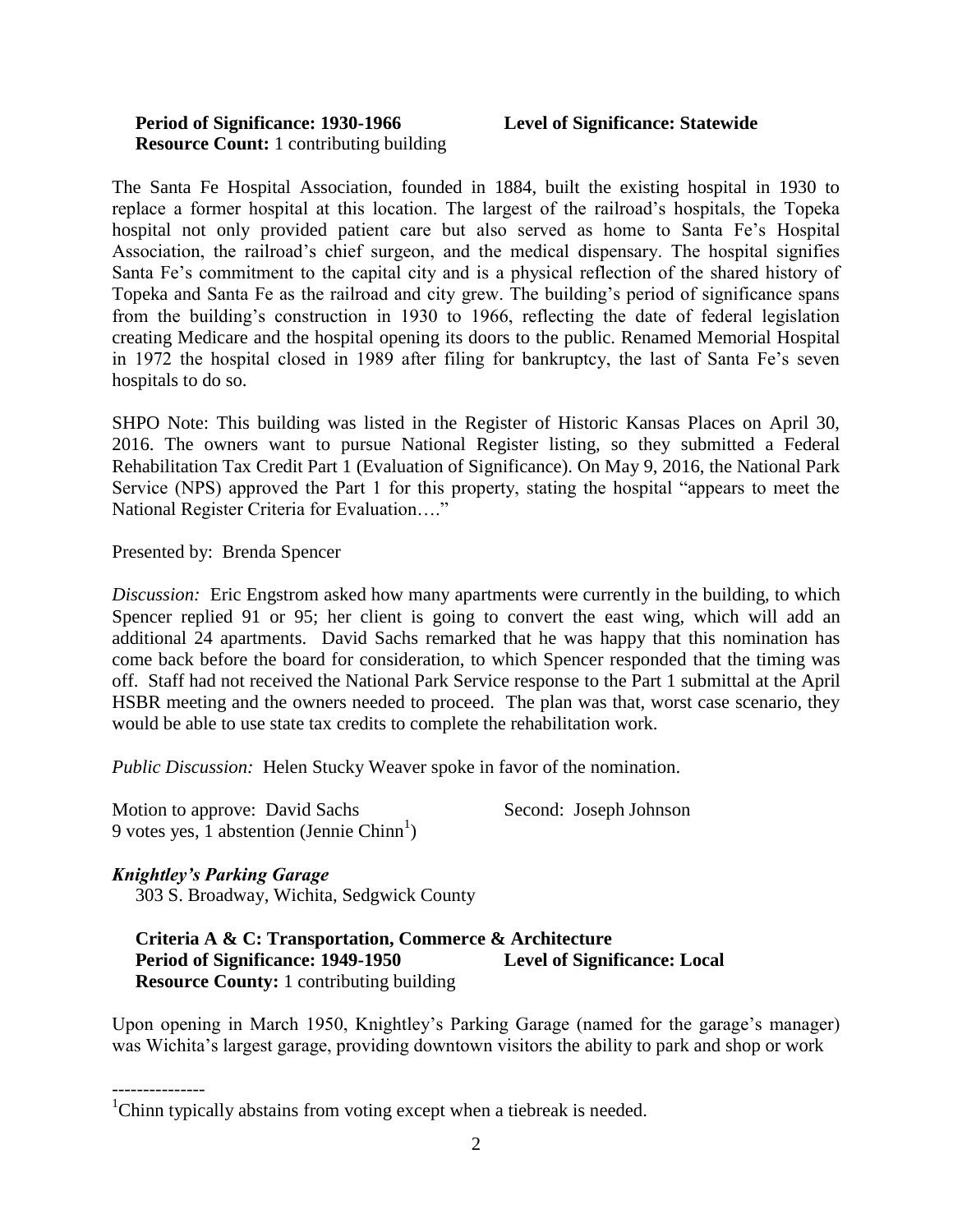within a close proximity. Architects Overend & Boucher, with structural engineer George Hartwell, designed the Modern five-story, 500-car garage, embracing the latest technological advances in concrete construction. The garage is a rare surviving example of a Modern post-war, privately-owned and attendant-operated garage, in contrast to self-park garages that became dominant in the 1950s. A dual-function facility, the garage also served as home to the offices of Lauck Oil Company for more than 25 years.

# Presented by: Brenda Spencer

*Discussion:* Eric Engstrom asked how many apartments there would be, to which Spencer replied 44. Greg Schneider spoke in favor of the nomination. David Sachs expressed concerns that the planned renovations would significantly compromise the building's integrity, to which Spencer remarked that the owner is extremely committed to maintaining the building's current appearance. The apartments are all set back and the front glass wall is also recessed. John Hoopes asked if the historic sign would be retained, to which Spencer replied yes. Kathryn Herzog asked what will happen to the man lift, to which Spencer responded the owners will keep it, but it is not usable because it does not meet current codes.

*Public Discussion:* Joseph Johnson, speaking as a representative of the Wichita Downtown Development Association, spoke in favor of the nomination. Helen Stucky Weaver spoke in favor of the nomination.

Motion to approve: Joseph Johnson Second: Toni Stewart 8 votes yes, 1 vote no (Sachs), 1 abstention

# *Rosberg-Holmgren-Clareen Block*

109, 111 & 113 N. Main, Lindsborg, McPherson County

 **Criteria A & C: Commerce & Architecture Period of Significance: 1899-1966 Level of Significance: Local Resource Count:** 3 contributing buildings

The Rosberg-Holmgren-Clareen Block is an excellent intact representative of the early permanent commercial structures constructed by Swedish immigrants on Lindsborg's Main Street. Between these three nearly identical buildings were numerous enterprises, most of which were family businesses that served Lindsborg residents for decades and provided essential goods and services. The business owners were pillars of the community. Albert Train and C.V. Rosberg were members of the Commercial Club (precursor to the Chamber of Commerce); Train was also a member of the fire company. Rosberg was a city councilman; the Train family helped found the Bethany Church. Rosberg, Train, Runbeck, and Peterson were multi-generation business owners and all were first or second generation immigrants. The three buildings are excellent examples of a Commercial Style building with Italianate detailing distinguished by their brick corbelling, ornate metal window hoods, cast-iron storefront columns, and wood-framed transoms.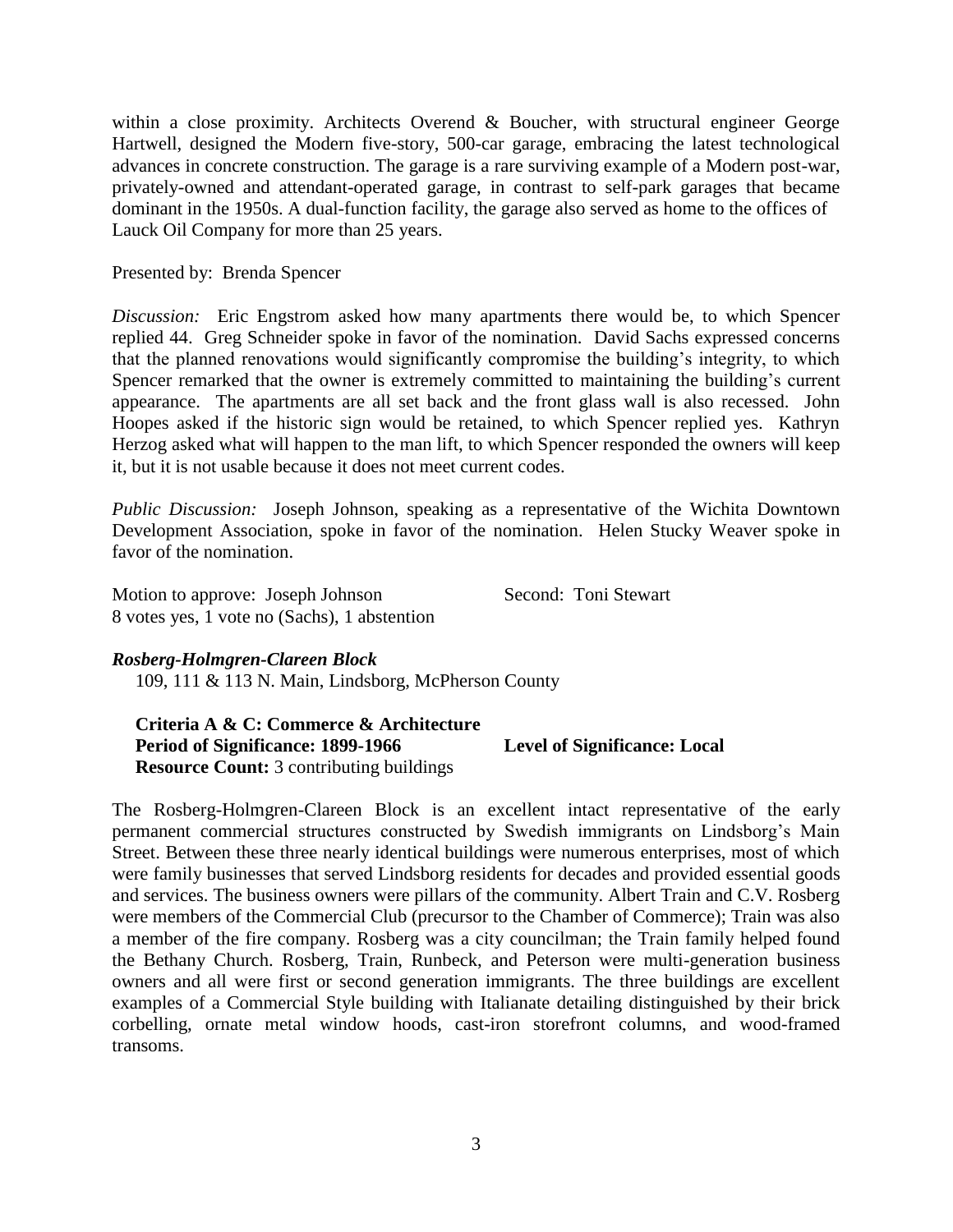SHPO Note: This nomination amends the information for the Clareen/Peterson Restaurant Building (113 N Main St, Lindsborg, McPherson County), listed in the National Register of Historic Places on April 22, 2009, by expanding the boundary to include 109 & 111 N Main St.

Presented by: Brenda Spencer

*Discussion:* David Sachs raised questions about why the buildings at 109 & 111 N Main Street were not nominated in a separate nomination, to which Spencer replied there was concern that the much lower integrity of these buildings precluded individual listing. Amanda Loughlin remarked that because the buildings had a shared commercial history and were built at the same time, it made more sense to expand the boundary of the original nomination rather than pursuing piecemeal individual nominations. Eric Engstrom asked if the modifications responsible for the buildings' loss of integrity were reversible, to which Spencer replied yes on the interior changes, however, the exterior storefronts are gone. Kathryn Herzog asked why the cream colored building on the left of 109 & 111 N Main Street was not included in the nomination, to which Spencer responded it was not built at the same time and also the details of that storefront and the windows are different. John Hoopes asked for a status update on the possibility of a Lindsborg district nomination, to which Loughlin responded it has been surveyed but there's not a lot of support for a district from the owners. Sharron Hamilton remarked that the nomination was well-written.

Motion to approve: Sharron Hamilton Second: David Sachs 9 votes yes, 1 abstention

# *Fourth & Broadway Historic District*

401-424 N. Broadway; 105 & 121 E.  $4^{\text{th}}$  St., Pittsburg, Crawford County

 **Criteria A & C: Commerce & Architecture Period of Significance: 1886-1966 Level of Significance: Local Resource County:** 7 contributing buildings; 1 non-contributing building

Pittsburg's Fourth & Broadway Historic District is located at a prominent intersection in the center of the town's original plat. These streets were the first to be graded and developed after Pittsburg was founded in 1876, and they have continuously served as the anchor for the business district that subsequently developed along Broadway. Pittsburg's growth was spurred by coal mining and zinc smelting. By the turn of the 20th century, Crawford County was the largest coalproducing area of the state, and Pittsburg was recognized as the center of the coal region. Buildings in the historic district include a pair of large office buildings that were occupied by many prominent mining companies, as well as their financers and lawyers. The district was also home to numerous long-standing businesses that reflected the strong social and economic stature of Pittsburg in the late 19th and early 20th centuries. Together the seven buildings form one of the most intact concentrations of historic buildings in Downtown Pittsburg.

Presented by: Deb Sheals

*Discussion:* David Sachs asked if there is a listed district north of this district, to which Sheals replied no. There is a lot of commercial context to expand the district in the future.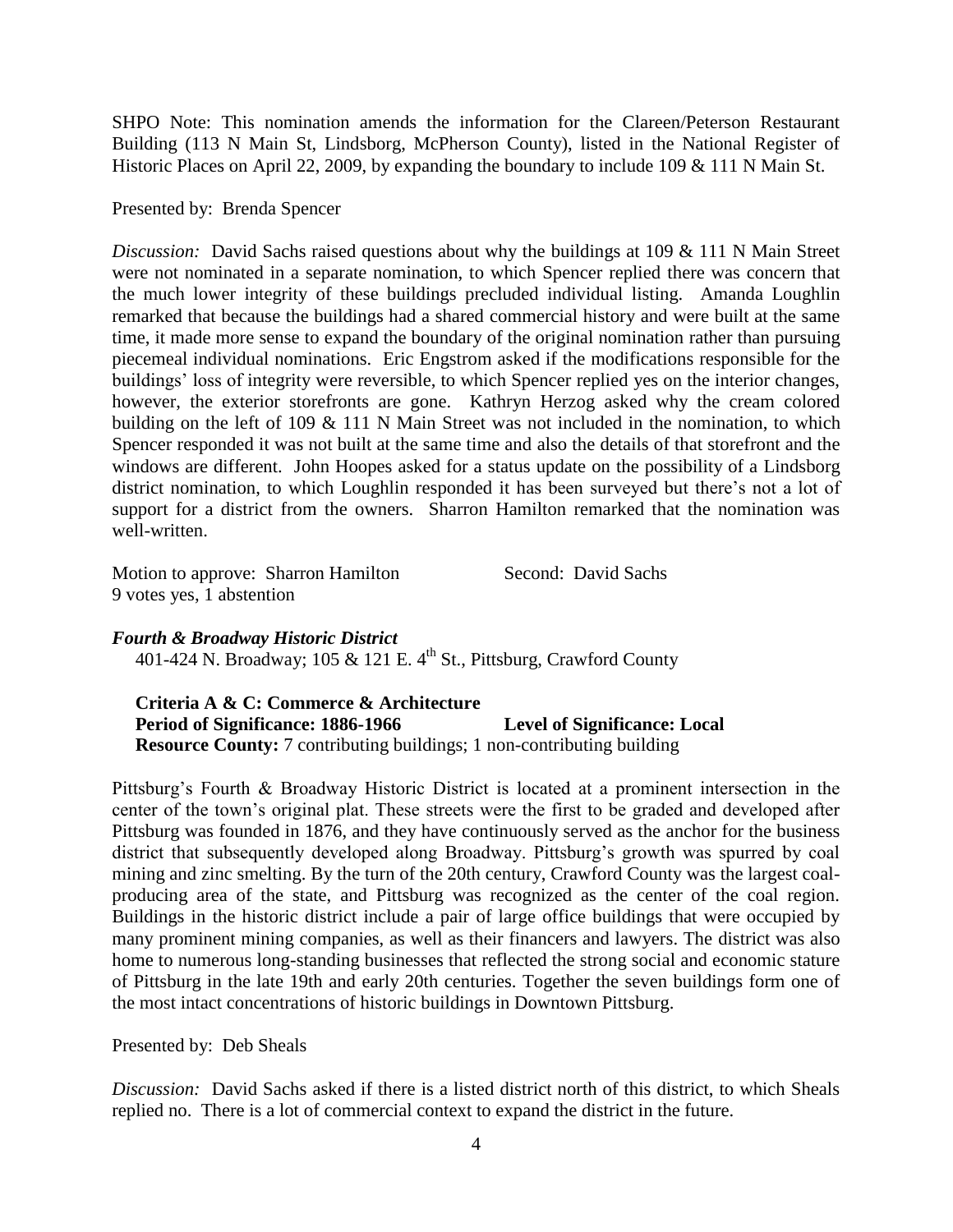Motion to approve: John Hoopes Second: Kathryn Herzog 9 votes yes, 1 abstention

*Marysville Union Pacific Depot* Hedrix Avenue, Marysville, Marshall County

# **Criteria A & C: Transportation & Architecture Period of Significance: 1928-1955 Level of Significance: Local Resource Count:** 1 contributing building; 1 contributing structure  **MPS:** Historic Railroad Resources of Kansas

Designed by California architect Gilbert Stanley Underwood, Marysville's Union Pacific Railroad Depot (1928-1929) is located adjacent to the former railyards on 7th Street, two blocks north of the downtown business district. The asymmetrical stucco, brick, and terra cotta building is of the Spanish Revival style. The single story steel-framed building stands on a reinforced concrete foundation and is roofed with red clay tiles. The depot is significant for its historic association with the growth and development of Marysville, Kansas, and as an excellent example of a Spanish Revival passenger depot. Regular passenger service was suspended in 1955, after which time the building continued to house offices for the railroad. The Union Pacific Railroad declared the depot surplus property, intending to demolish it. In 2015 a joint effort between the City of Marysville and the Union Pacific Depot Preservation Society saved it from demolition, and work commenced to restore the building and make it a community asset.

Presented by: Amanda Loughlin

*Discussion:* David Sachs remarked that he would expect to see some sort of coverage for passengers getting on the train, to which Loughlin replied the Sanborn maps did not reveal any type of covered walkway.

*Public Discussion:* Rick Shain (City of Marysville), Bruce Dierking (City of Marysville) and Helen Stucky Weaver spoke in support of the nomination.

| Motion to approve: John Hoopes | Second: Kathryn Herzog |
|--------------------------------|------------------------|
| 9 votes yes, 1 abstention      |                        |

The board took a fifteen minute break from 10:20 to 10:35 A.M.

*Donahue's Santa Fe Trail Segment* Address restricted, Durham vicinity, Marion County

 **Criteria A & D: Transportation, Commerce & Archeology Period of Significance: 1821-1866 Level of Significance: National Resource Count:** 1 contributing site  **MPS:** Historic Resources of the Santa Fe Trail

Donahue's Ruts are remnants from the Santa Fe Trail, which was active from 1821 until 1880. In Marion County, the trail's years of use began with William Becknell's first expedition to Santa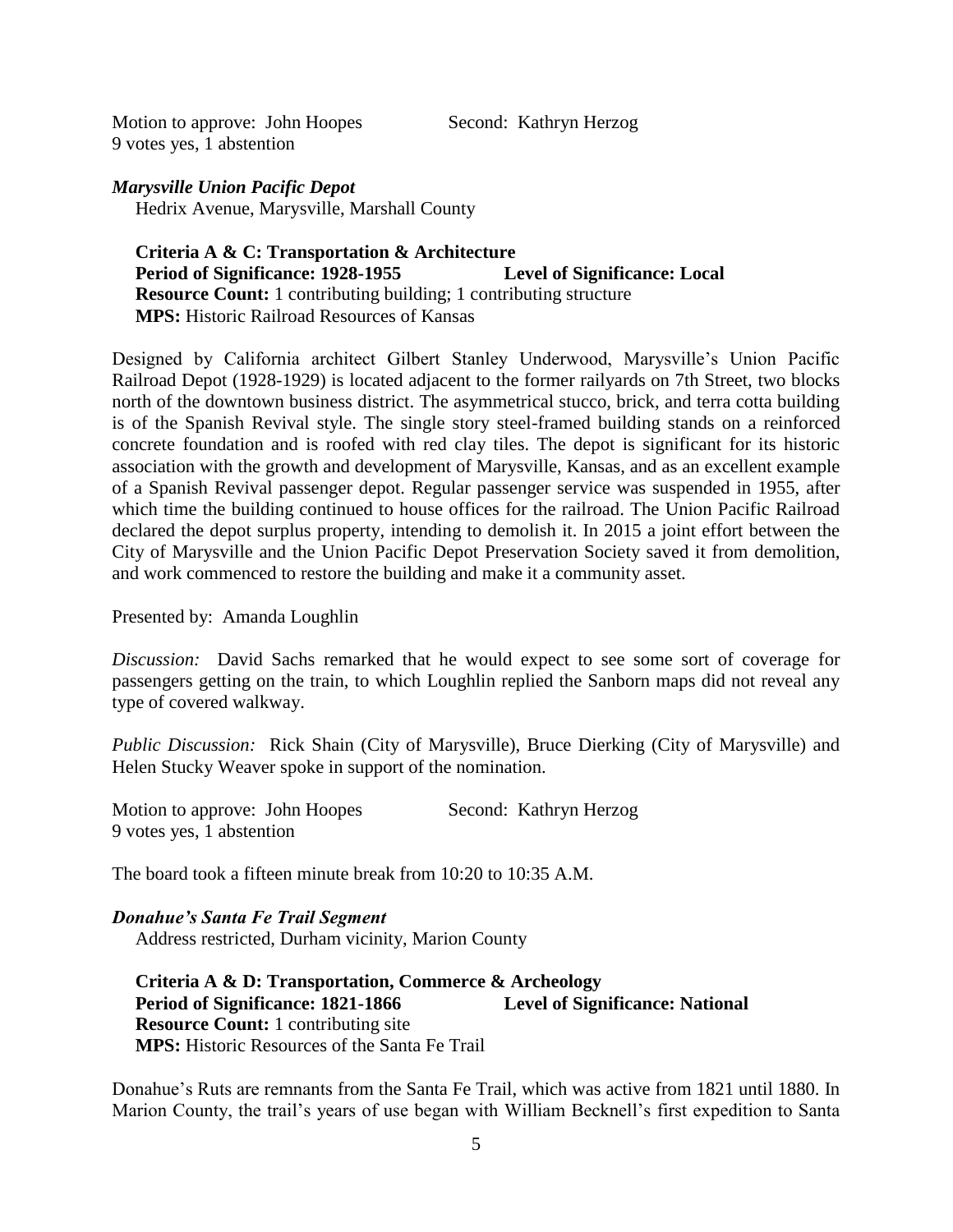Fe in 1821 and ended in 1866 with the arrival of the railroad. This trail segment was part of the primary route of the Santa Fe Trail before it split between the Mountain and Cimarron routes farther west. This land saw the majority of travelers and traders who traveled between Santa Fe and Missouri. Specifically, this segment was part of the route connecting two major campsites: Lost Spring and Cottonwood Creek.

## Presented by: Rick Anderson

*Discussion:* John Hoopes asked for clarification regarding the Criterion D classification. He asked if the archeology work mentioned in the footnotes referred to Donahue's Santa Fe Trail Segment, to which Anderson replied no excavation work was done at this location. David Sachs questioned why the property address was redacted; Amanda Loughlin replied that the owner requested that this information not be released to the public. John Hoopes remarked that the swales continued onto the adjacent property owner's land and asked if he was interested in listing his property, to which Anderson responded we have not approached the owner yet.

| Motion to approve: John Hoopes | Second: Kathryn Herzog |
|--------------------------------|------------------------|
| 9 votes yes, 1 abstention      |                        |

*Further Discussion:* Joseph Johnson asked if we have ever listed any of the early railroad beds, to which Patrick Zollner replied we have not, but we would certainly entertain any submissions. Joseph Johnson asked if we have ever listed railroad bridges, to which Zollner responded no, although they have been determined to be eligible and they come to the SHPO for review. Eric Engstrom asked if any cattle trails have been listed. Zollner replied that the NPS has done a study on the Chisholm Trail and the associated Western trails. We will wait and see what happens. We've had property owners request it; it's a lot harder to prove these, but it's something we may see in the future.

## *Weigle Barn*

14097 189th Road, Burden vicinity, Cowley County

 **Criteria A & C: Agriculture & Architecture Period of Significance: ca. 1890-1966 Level of Significance: Local Resource Count:** 1 contributing building; 1 contributing structure  **MPS:** Historic Agriculture-related Resources of Kansas

First constructed in circa 1890 by Jacob Weigle, the Weigle Barn is a representative example of early agricultural buildings in Cowley County. The barn is a unique example of a timber-framed bank barn with a milled-lumber gable-roof addition (circa 1920). The Weigles' L-shaped barn was constructed to house livestock and to store grain and feed. This barn and its associated livestock pens are nominated for their local significance in the areas of agriculture and architecture. The barn continues to function as the center of farming operations for the Weigle Family.

Presented by: Amanda Loughlin Motion to approve: Greg Schneider Second: Toni Stewart 9 votes yes, 1 abstention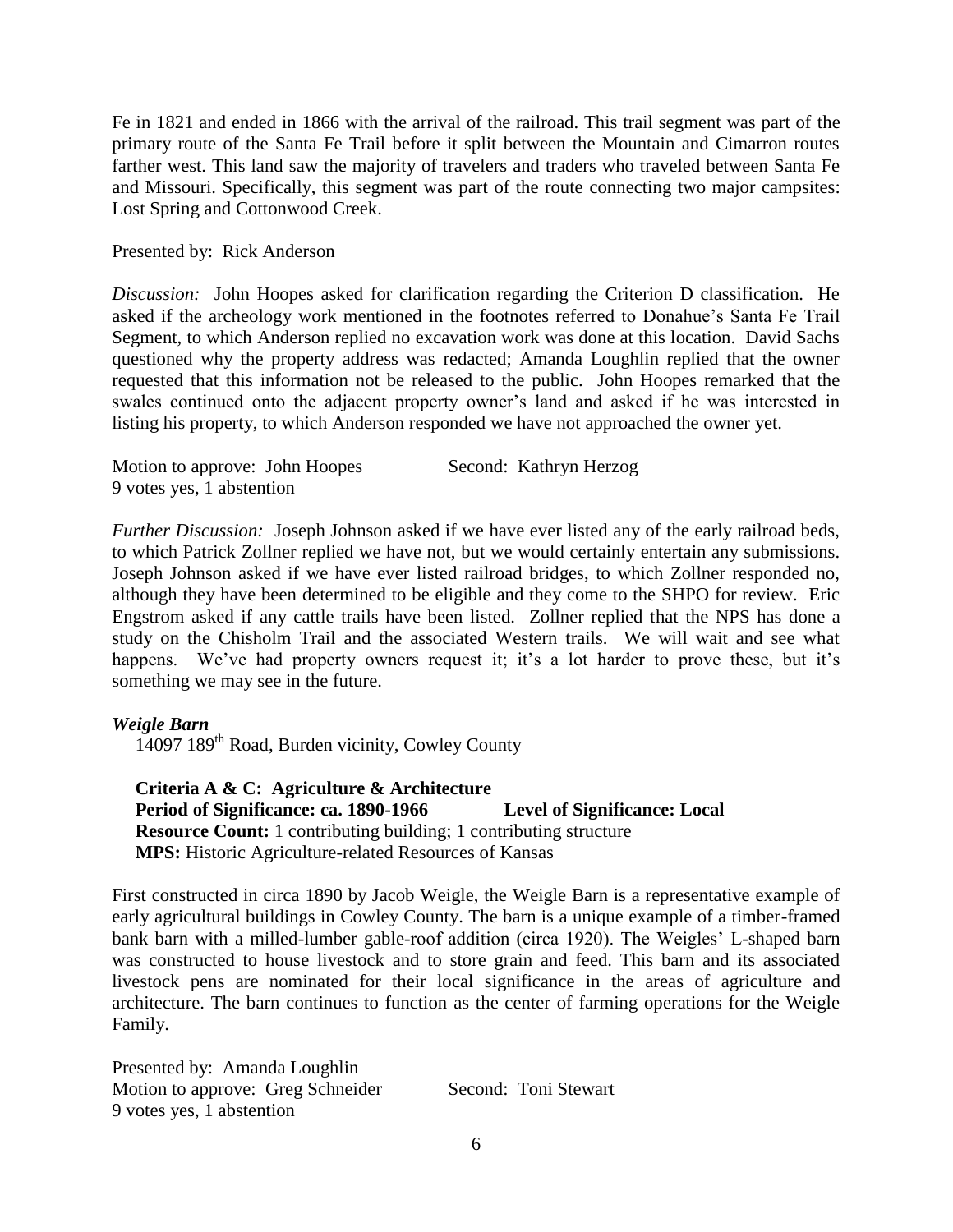### *Brungardt-Dreiling Farmstead*

2567 Golf Course Road, Victoria vicinity, Ellis County

 **Criteria A & C: Agriculture & Architecture Period of Significance: 1903-1960 Level of Significance: Local Resource Count:** 1 historic district (9 contributing & 1 non-contributing buildings; 1 contributing site; 2 non-contributing structures)  **MPS:** Historic Agriculture-related Resources of Kansas

The Brungardt-Dreiling Farmstead is a rare, intact dairy farmstead owned by two Volga German immigrant families, the Brungardts and the Dreilings, for nearly a century. As the most prominent dairy farm operation in the Victoria area, the Brungardt-Dreiling Farmstead is an outstanding example of what the Volga German immigrants achieved after their initial years of poverty and struggle and their entrepreneurial success in both agriculture and business in the Herzog/Victoria area. The house is significant as an excellent local example of Queen Anne architecture. The barn is a fine example of the gambrel-roof barn style that emerged in the 1920s and 1930s. The other farmstead buildings are significant as they contribute to the whole of the farm operation. The period of significance extends over the ownership of the property by the Brungardt and Dreiling families from 1903 when Andreas Peter Brungardt purchased the property to 1960 when the farmstead acquired its current appearance.

Presented by: Amanda Loughlin

*Public Discussion:* Nomination preparer Judith Reynolds spoke in support of the nomination.

Motion to approve: Kathryn Herzog Second: Joseph Johnson 9 votes yes, 1 abstention

## **REGISTER OF HISTORIC KANSAS PLACES**

*Cross & Morgan General Store* 406 S. New York Ave., Sylvan Grove, Lincoln County

 **Criterion A: Commerce & Settlement Period of Significance: ca. 1877-1887 Level of Significance: Local Resource Count:** 1 contributing & 1 non-contributing building

The Cross & Morgan General Store is the only extant resource from the original town of Sylvan Grove. Established in 1876, Sylvan Grove was best known for its flour mill, which was in business until 1886 when a disastrous Saline River flood destroyed it. The townspeople reestablished Sylvan Grove in its present location one quarter mile to the northeast in 1887 near the soon-to-be constructed Union Pacific Depot. For nearly ten years (circa 1877 to 1887), the Cross & Morgan General Store supported the residents of the early town.

SHPO Note: This building's façade has been completely altered, making it ineligible for the National Register.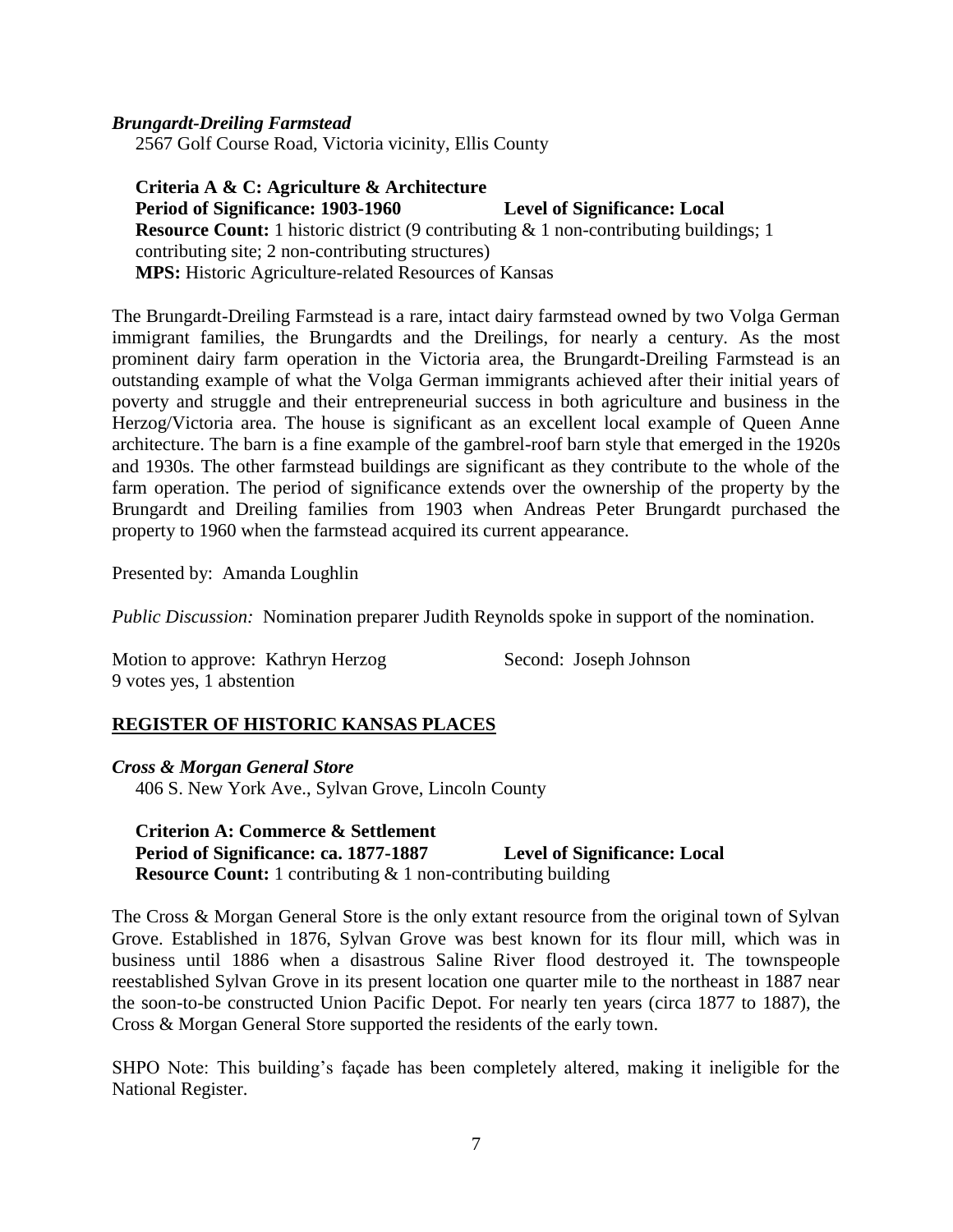### Presented by: Amanda Loughlin

*Discussion:* Eric Engstrom asked if the building was ever used as a mill after the flood, to which Loughlin replied no. Greg Schneider asked if there were plans to do more archeological excavation to show more of the town site. John Hoopes remarked that there may very well be some potential there. Loughlin responded right now the boundary is just the building, but we could always expand the boundary if more information is found.

*Public Discussion:* Homeowners Tommi and Theresa Berger spoke in support of the nomination.

Motion to approve: Sharron Hamilton Second: Kathryn Herzog 9 votes yes, 1 abstention

# *Radical United Brethren Church*

333 Elmore, Lecompton, Douglas County

 **Criterion A: Social History Period of Significance: 1906-1966 Level of Significance: Local Resource Count:** 1 contributing building & 1 non-contributing object

Lecompton's United Brethren Church (UBC) was organized in 1858, and by the early 1880s, it was one of four denominations in the town of approximately 300 people. The UBC established Lane University, using that school's building as a meeting space. When the Radical United Brethren Church split from the main UBC denomination in 1889, Lecompton's congregation of 100 found themselves without a place to gather, as Lane University was considered property of the UBC. As a result the congregation constructed a wooden building in 1892 that burned in 1906. The 1907 Radical United Brethren Church was constructed atop the former building's foundation. This stone building served the local Radical United Brethren congregation through 1927 when services and committee meetings ceased. From 1933 to 2003, this building served as Lecompton's City Hall and Community Building.

SHPO Note: Alterations to this building make it ineligible for the National Register. The city received a bricks-and-mortar grant from the Douglas County Heritage Conservation Council; a stipulation of that grant is to have the building listed in the Register of Historic Kansas Places.

Presented by: Amanda Loughlin

*Discussion:* John Hoopes asked for clarification regarding why the building was ineligible for the National Register, to which Loughlin responded the front window, which is gone, was a significant character-defining feature. There are some reversible alterations, but the city decided to move forward with the state nomination.

Motion to approve: John Hoopes Second: Greg Schneider 9 votes yes, 1 abstention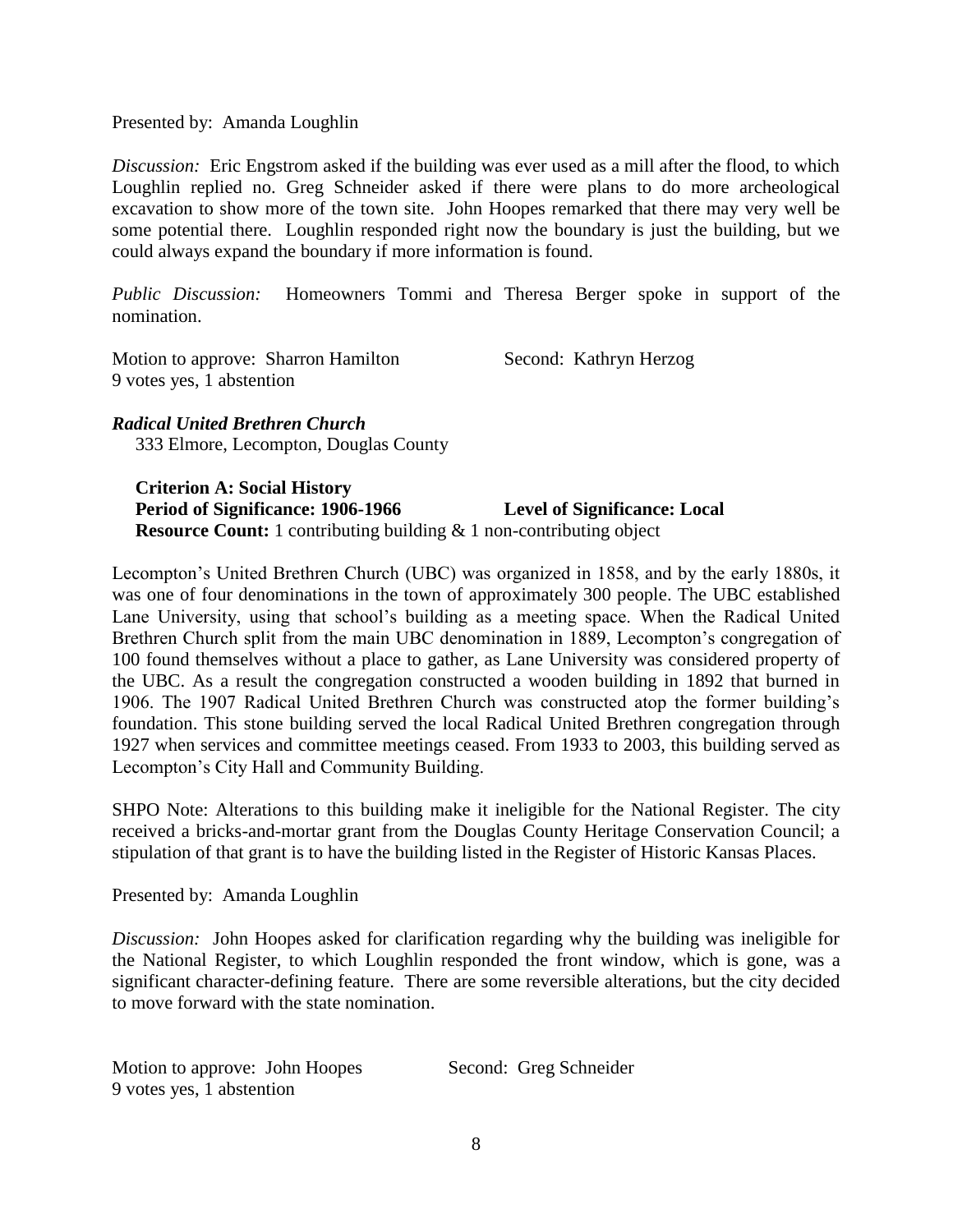# *Kansas Power Company Plant*

709 W. Trail St., Dodge City, Ford County

# **Criterion A: Community Development Period of Significance: ca. 1907-1932 Level of Significance: Local Resource Count:** 1 contributing building  $\&$  1 non-contributing structure

Electricity was first introduced to Dodge City in 1886 after the organization of the Dodge City Electric Light Company. The energy plant was first located in a two-story building on West Trail Street built between 1885 & 1886 for the Dodge City Planing Mill. Also occurring in 1886, the city's first waterworks facility was constructed as a two-story brick building to the immediate southeast of the planing mill. The electricity facility moved downtown in 1887, and beginning in 1890, the city's electric service and water works were combined and operated out of a single brick building on what is now Gunsmoke Street. In 1897, both services relocated to the old waterworks building on West Trail Street. Over the next several decades, the physical plant evolved in name, function, and form, especially after the city erected a separate waterworks building in 1910 when they took over operation of that service. In 1927 the electricity plant became known as the Kansas Power Company, and by 1932 it gained its current form. It was also in 1932 that a new electricity plant was constructed to the east of Dodge City. The "old plant on Trail Street" was then used as a reserve facility through the 1990s. The Kansas Power Company Plant is nominated for its association with the beginnings of Dodge City's public works and energy development from circa 1907 to circa 1932.

SHPO Note: Alterations to this building and the loss of a large portion of the historic plant make it ineligible for the National Register.

Presented by: Amanda Loughlin

Motion to approve: John Hoopes Second: Kathryn Herzog 9 votes yes, 1 abstention

## **Other Business**

Eric Engstrom was re-elected Chairman and Gregory Schneider was re-elected Vice-Chairman. The meeting dates for 2017 were selected. They are: February 4, May 13, August 12 and November 18.

The next meeting of the Historic Sites Board of Review will be November 19 at 9:00 AM at the Kansas Museum of History in the Museum Classrooms. The meeting adjourned at 2:00 PM.